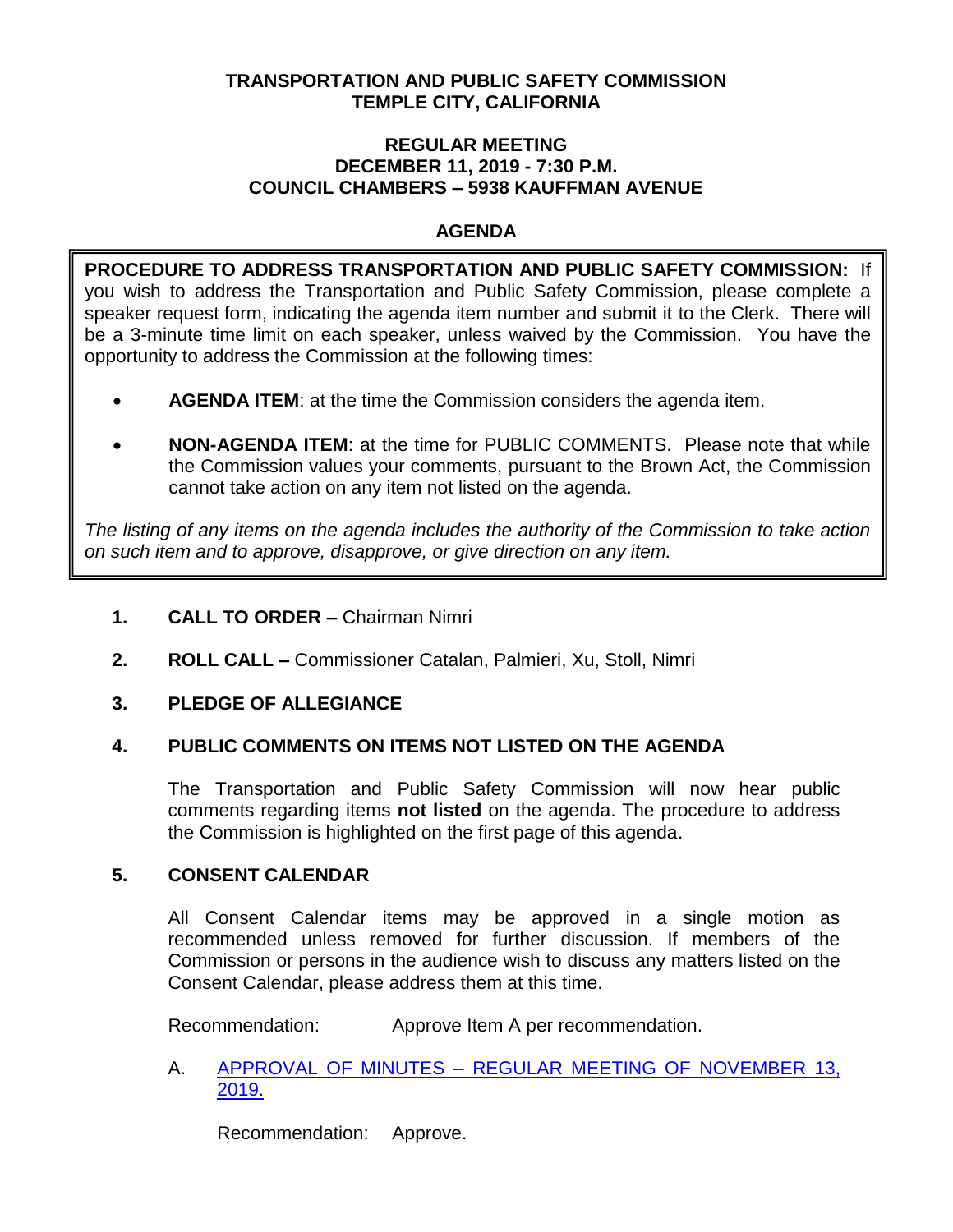## **6. PARKING CITATION HEARINGS**

Please note that the hearing is an informal proceeding and the rules of evidence required in a court trial do not apply.

### *Hearing Procedures:*

- When your case is called, approach the podium and state your name and address for the record.
- State whether or not you are the registered owner of the vehicle cited. If you are not the owner, please state your relationship to the owner.
- If you have a witness testifying on your behalf, the witness may be asked to wait in the lobby until called by the Commission.
- Present your case to the Commission. If you are submitting any documents or photographs relevant to your case, they will be retained by the City as part of the official file.
- The Commission will render a decision to uphold or dismiss your citation. A written notification of the Commission's decision will be mailed to you.
- If your citation is upheld, you may appeal the decision of the Commission to the Los Angeles Superior Court – Stanley Mosk Courthouse. You must file your appeal within 30 days from the date the written notification is mailed to you.

# **A. HEARINGS IN PERSON**

- 1. [Victoria Huang Citation No. TC010014763](/DocumentCenter/View/13482/6A1-TC010014763)
- 2. [Grace Lee Citation No. TC030010237](/DocumentCenter/View/13483/6A2-TC030010237)
- 3. [Rina Giron Citation No. TC030011192](/DocumentCenter/View/13484/6A3-TC030011192)
- 4. [Miao Hong Gong Citation No. TC010015041](/DocumentCenter/View/13485/6A4-TC010015041)

## **B. WRITTEN DECLARATION**

- 1. Jessica Peroff [Citation No. TC030010059](/DocumentCenter/View/13486/6B1-TC030010059)
- **7. UNFINISHED BUSINESS** None
- **8. NEW BUSINESS** None
- **9. COMMUNICATIONS** None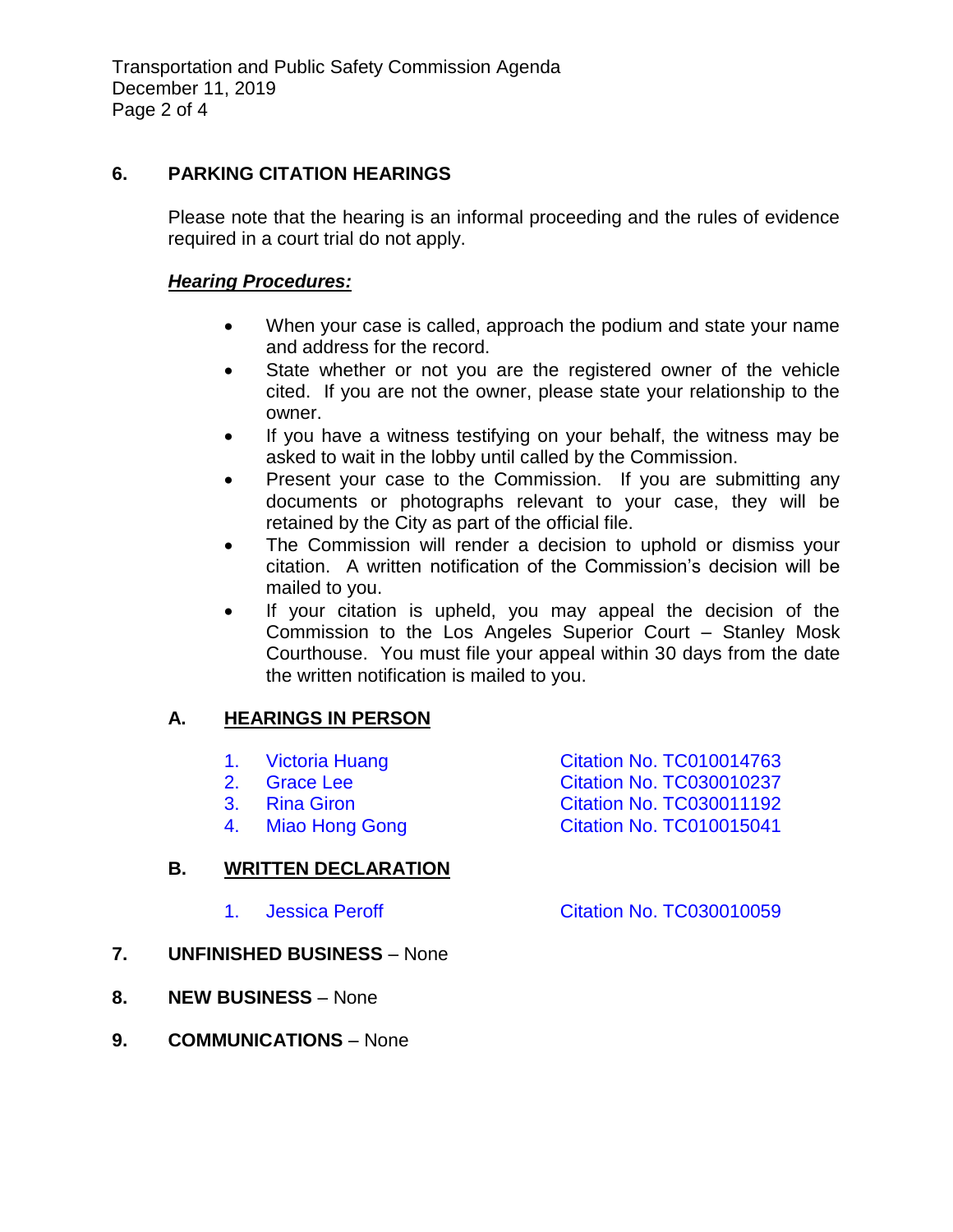Transportation and Public Safety Commission Agenda December 11, 2019 Page 3 of 4

### **10. ADDITIONAL PUBLIC COMMENTS ON ITEMS NOT LISTED ON THE AGENDA**

The Transportation and Public Safety Commission will now hear additional public comments regarding items **not listed** on the agenda. The procedure to address the Commission is highlighted on the first page of this agenda.

### **11. MATTERS FROM CITY OFFICIALS**

### **12. COMMISSION ITEMS SEPARATE FROM THE REGULAR AGENDA**

- A. COMMISSIONER CATALAN
- B. COMMISSIONER PALMIERI
- C. COMMISSOINER XU
- D. VICE CHAIRMAN STOLL
- E. CHAIRMAN NIMRI

### **13. ADJOURNMENT**

The next regular meeting of the Transportation and Public Safety Commission will be held on January 8, 2020 at 7:30 p.m. in the Council Chambers, 5938 Kauffman Avenue, Temple City.

#### **NEXT REGULAR MEETING OF:**

| CITY COUNCIL                                | 7:30 P.M. | Dec. 17 2019  |
|---------------------------------------------|-----------|---------------|
| <b>PARKS &amp; RECREATION COMMISSION</b>    | 7:30 P.M. | Dec. 18, 2019 |
| PLANNING COMMISSION                         | 7:30 P.M. | Jan. 14. 2019 |
| TRANSPORTATION AND PUBLIC SAFETY COMMISSION | 7:30 P.M. | Jan. 08. 2019 |
| YOUTH COMMITTEE                             | 5:30 P.M. | Dec. 19, 2019 |

Notice: Staff reports or other written documentation relating to each item of business of this Agenda are available for viewing on the City's website at [www.templecity.us](http://www.templecity.us/) and are on file in the Community Development Department located at City Hall, 9701 Las Tunas Drive, Temple City, California, and are available for review during regular office hours.

In compliance with the American with Disabilities Act, if you need special assistance to participate in this meeting, please contact the Secretary at (626) 285-2171. Notification 48 hours prior to the meeting will enable the City to make reasonable arrangements to ensure accessibility to this meeting.